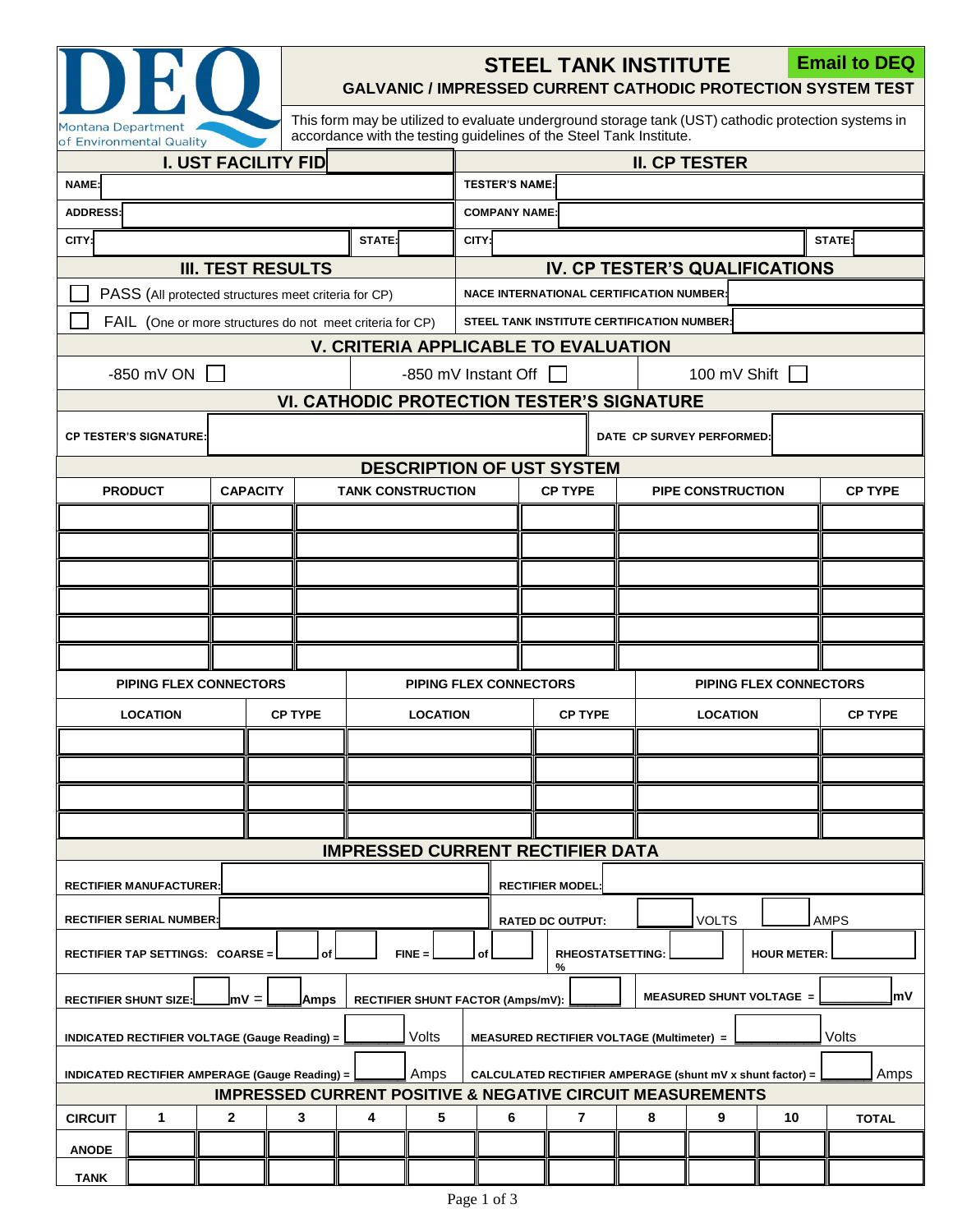| <b>CONTINUITY SURVEY</b>                                                                            |                                                 |                                               |                          |                                   |                                                                              |                                                                    |                                                       |                          |                                                               |  |  |  |
|-----------------------------------------------------------------------------------------------------|-------------------------------------------------|-----------------------------------------------|--------------------------|-----------------------------------|------------------------------------------------------------------------------|--------------------------------------------------------------------|-------------------------------------------------------|--------------------------|---------------------------------------------------------------|--|--|--|
|                                                                                                     | LOCATION OF "FIXED REMOTE" REFERENCE ELECTRODE: |                                               |                          |                                   |                                                                              |                                                                    |                                                       |                          |                                                               |  |  |  |
|                                                                                                     | <b>STRUCTURE "A"</b>                            |                                               | <b>STRUCTURE "B"</b>     |                                   |                                                                              | <b>STRUCTURE "B"</b><br><b>FIXED REMOTE</b><br><b>VOLTAGE (mV)</b> | POINT-TO-POINT<br><b>VOLTAGE</b><br><b>DIFFERENCE</b> |                          | <b>ISOLATED/</b><br><b>CONTINUOUS/</b><br><b>INCONCLUSIVE</b> |  |  |  |
|                                                                                                     |                                                 |                                               |                          |                                   |                                                                              |                                                                    |                                                       |                          |                                                               |  |  |  |
|                                                                                                     |                                                 |                                               |                          |                                   |                                                                              |                                                                    |                                                       |                          |                                                               |  |  |  |
|                                                                                                     |                                                 |                                               |                          |                                   |                                                                              |                                                                    |                                                       |                          |                                                               |  |  |  |
|                                                                                                     |                                                 |                                               |                          |                                   |                                                                              |                                                                    |                                                       |                          |                                                               |  |  |  |
|                                                                                                     |                                                 |                                               |                          |                                   |                                                                              |                                                                    |                                                       |                          |                                                               |  |  |  |
|                                                                                                     |                                                 |                                               |                          |                                   |                                                                              |                                                                    |                                                       |                          |                                                               |  |  |  |
|                                                                                                     |                                                 |                                               |                          |                                   |                                                                              |                                                                    |                                                       |                          |                                                               |  |  |  |
|                                                                                                     |                                                 |                                               |                          |                                   |                                                                              |                                                                    |                                                       |                          |                                                               |  |  |  |
|                                                                                                     |                                                 |                                               |                          |                                   |                                                                              |                                                                    |                                                       |                          |                                                               |  |  |  |
|                                                                                                     |                                                 |                                               |                          |                                   |                                                                              |                                                                    |                                                       |                          |                                                               |  |  |  |
|                                                                                                     |                                                 |                                               |                          |                                   |                                                                              |                                                                    |                                                       |                          |                                                               |  |  |  |
|                                                                                                     |                                                 |                                               |                          |                                   |                                                                              |                                                                    |                                                       |                          |                                                               |  |  |  |
|                                                                                                     |                                                 |                                               |                          |                                   |                                                                              |                                                                    |                                                       |                          |                                                               |  |  |  |
|                                                                                                     |                                                 |                                               |                          |                                   |                                                                              |                                                                    |                                                       |                          |                                                               |  |  |  |
| <b>REMARKS:</b>                                                                                     |                                                 |                                               |                          |                                   |                                                                              |                                                                    |                                                       |                          |                                                               |  |  |  |
|                                                                                                     |                                                 |                                               |                          |                                   |                                                                              |                                                                    |                                                       |                          |                                                               |  |  |  |
|                                                                                                     |                                                 | <b>CATHODIC PROTECTION SYSTEM SURVEY</b>      |                          |                                   |                                                                              |                                                                    |                                                       |                          |                                                               |  |  |  |
| Location of Remote Reference Electrode (R1):<br>Location of Remote Reference Electrode (R2):        |                                                 |                                               |                          |                                   |                                                                              |                                                                    |                                                       |                          |                                                               |  |  |  |
| <b>TYPE</b><br>OF CP                                                                                | <b>STRUCTURE</b>                                | <b>REFERENCE ELECTRODE</b><br><b>LOCATION</b> | LOCAL /<br>ON<br>VOLTAGE | <b>REMOTE 1</b><br><b>VOLTAGE</b> | <b>INSTANT</b><br><b>REMOTE 2</b><br>OFF<br><b>VOLTAGE</b><br><b>VOLTAGE</b> |                                                                    | <b>ENDING or</b><br><b>STATIC</b><br><b>VOLTAGE</b>   | <b>VOLTAGE</b><br>CHANGE | PASS/<br><b>FAIL</b>                                          |  |  |  |
| $\begin{array}{ c c }\n\hline\n\text{I} & \text{Galv} \\ \hline\n\text{I} & \text{IC}\n\end{array}$ |                                                 |                                               |                          |                                   |                                                                              |                                                                    |                                                       |                          |                                                               |  |  |  |
|                                                                                                     |                                                 |                                               |                          |                                   |                                                                              |                                                                    |                                                       |                          |                                                               |  |  |  |
|                                                                                                     |                                                 |                                               |                          |                                   |                                                                              |                                                                    |                                                       |                          |                                                               |  |  |  |
|                                                                                                     |                                                 |                                               |                          |                                   |                                                                              |                                                                    |                                                       |                          |                                                               |  |  |  |
|                                                                                                     |                                                 |                                               |                          |                                   |                                                                              |                                                                    |                                                       |                          |                                                               |  |  |  |
|                                                                                                     |                                                 |                                               |                          |                                   |                                                                              |                                                                    |                                                       |                          |                                                               |  |  |  |
|                                                                                                     |                                                 |                                               |                          |                                   |                                                                              |                                                                    |                                                       |                          |                                                               |  |  |  |
|                                                                                                     |                                                 |                                               |                          |                                   |                                                                              |                                                                    |                                                       |                          |                                                               |  |  |  |
|                                                                                                     |                                                 |                                               |                          |                                   |                                                                              |                                                                    |                                                       |                          |                                                               |  |  |  |
|                                                                                                     |                                                 |                                               |                          |                                   |                                                                              |                                                                    |                                                       |                          |                                                               |  |  |  |
|                                                                                                     |                                                 |                                               |                          |                                   |                                                                              |                                                                    |                                                       |                          |                                                               |  |  |  |
|                                                                                                     |                                                 |                                               |                          |                                   |                                                                              |                                                                    |                                                       |                          |                                                               |  |  |  |
|                                                                                                     |                                                 |                                               |                          |                                   |                                                                              |                                                                    |                                                       |                          |                                                               |  |  |  |
|                                                                                                     |                                                 |                                               |                          |                                   |                                                                              |                                                                    |                                                       |                          |                                                               |  |  |  |
|                                                                                                     |                                                 |                                               |                          |                                   |                                                                              |                                                                    |                                                       |                          |                                                               |  |  |  |
| <b>REMARKS:</b>                                                                                     |                                                 |                                               |                          |                                   |                                                                              |                                                                    |                                                       |                          |                                                               |  |  |  |
|                                                                                                     |                                                 |                                               |                          |                                   |                                                                              |                                                                    |                                                       |                          |                                                               |  |  |  |